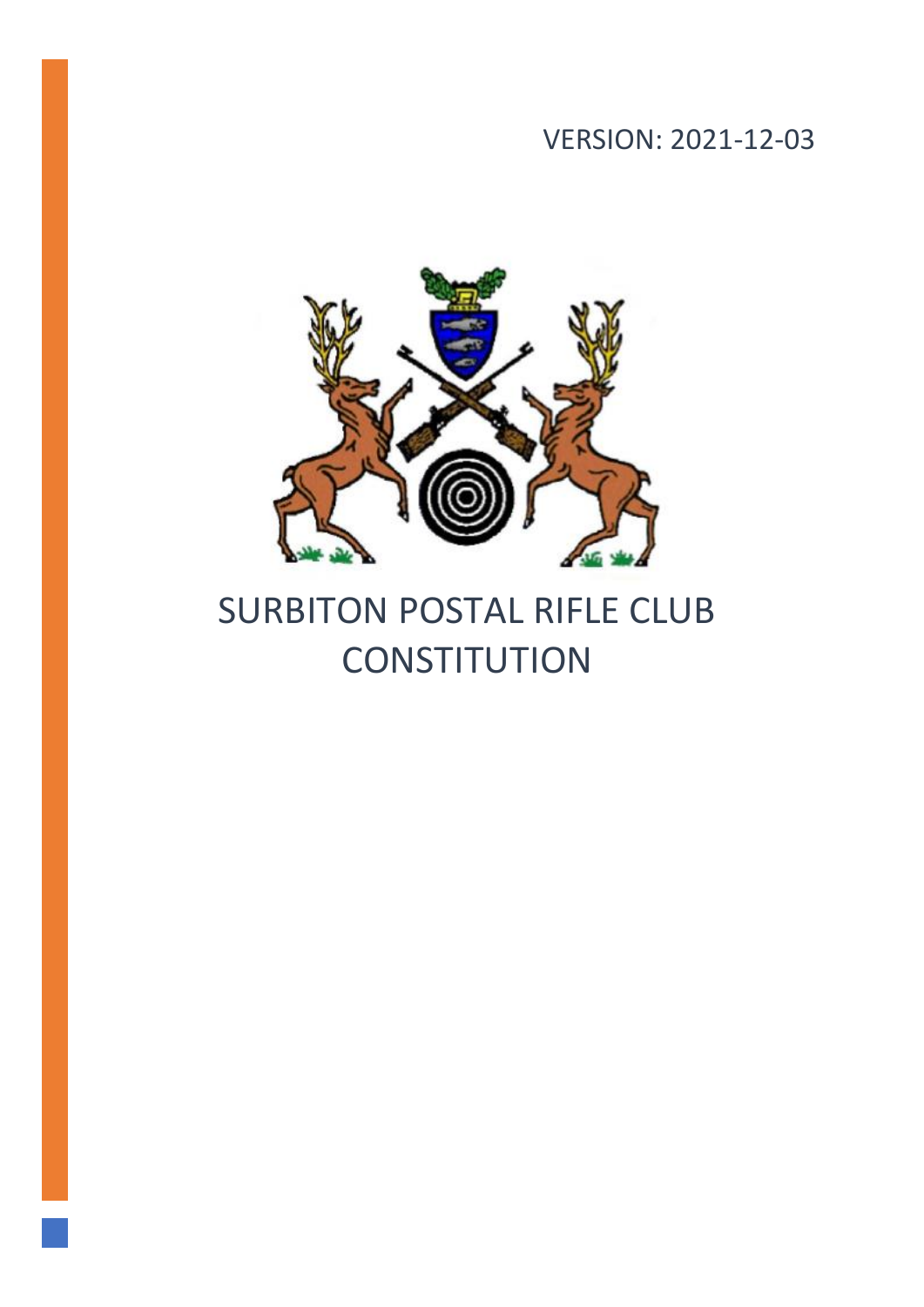# **Table of Contents:**

| 1.  |  |  |  |  |  |
|-----|--|--|--|--|--|
| 2.  |  |  |  |  |  |
| 3.  |  |  |  |  |  |
| 4.  |  |  |  |  |  |
| 5.  |  |  |  |  |  |
| 6.  |  |  |  |  |  |
| 7.  |  |  |  |  |  |
| 8.0 |  |  |  |  |  |
| 9.0 |  |  |  |  |  |
| 10. |  |  |  |  |  |
| 11. |  |  |  |  |  |
| 12. |  |  |  |  |  |
| 13. |  |  |  |  |  |
| 14. |  |  |  |  |  |
| 15. |  |  |  |  |  |
| 16. |  |  |  |  |  |
| 17. |  |  |  |  |  |
| 18. |  |  |  |  |  |
| 19. |  |  |  |  |  |
| 20. |  |  |  |  |  |
| 21. |  |  |  |  |  |
| 22. |  |  |  |  |  |
|     |  |  |  |  |  |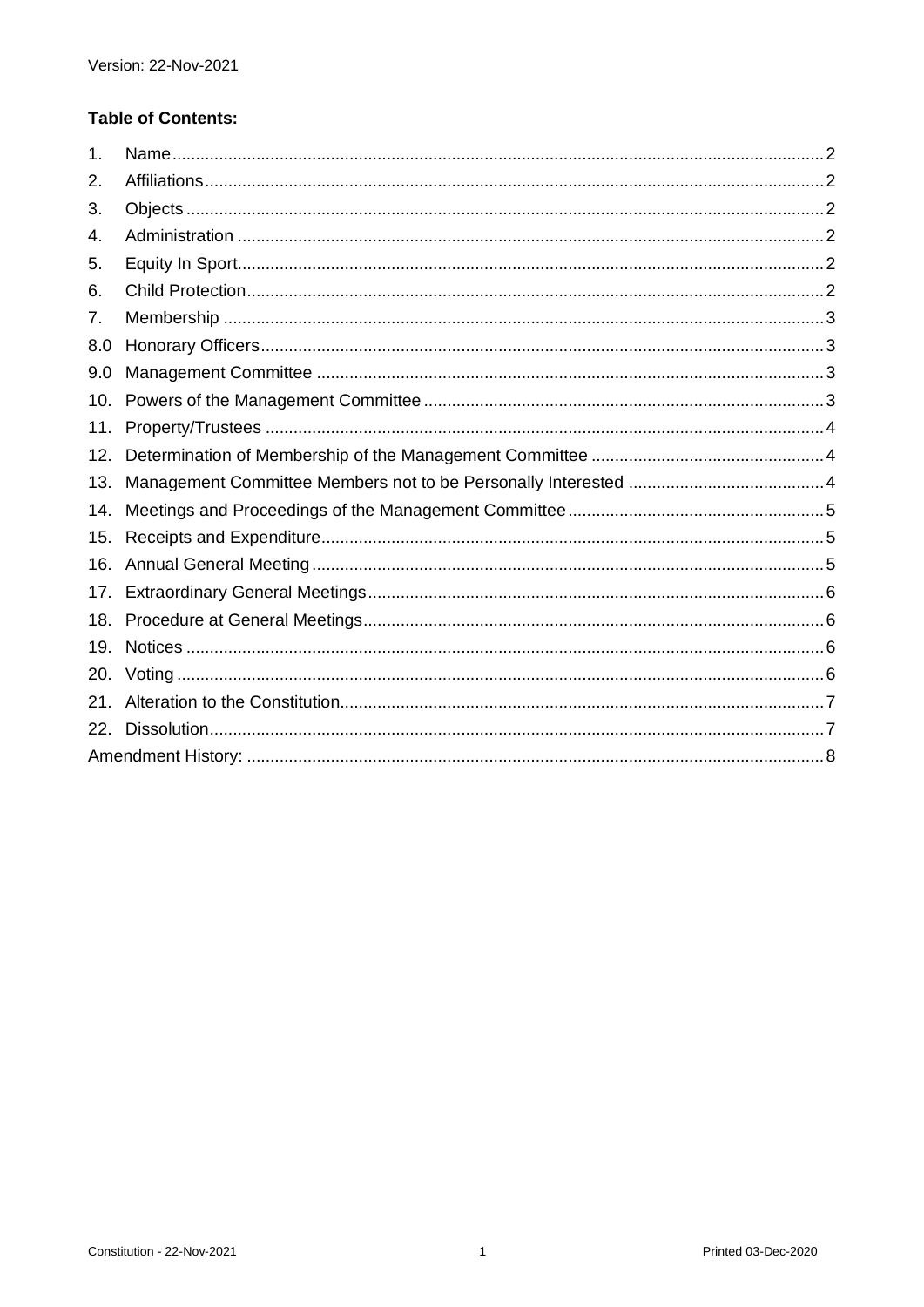# <span id="page-2-0"></span>**1. Name**

The Club shall be called the **SURBITON POSTAL RIFLE CLUB.**

### <span id="page-2-1"></span>**2. Affiliations**

The Club shall be affiliated to the National Small-bore Rifle Association (NSRA) and any other Association which may be considered necessary by the Committee.

#### <span id="page-2-2"></span>**3. Objects**

The objectives of the Club are to provide facilities for and to encourage and facilitate the development of and participation in the sport of target shooting.

# <span id="page-2-3"></span>**4. Administration**

Subject to the matters set out below the Club and its property shall be administered and managed in accordance with this constitution by the members of the Management Committee constituted by clause 9 of this constitution.

All shooting shall be governed by NSRA regulations and or the National governing bodies as appropriate.

The Club takes data protection seriously and has a robust GDPR Data Protection Policy which is published to all members via the Club's website.

# <span id="page-2-4"></span>**5. Equity In Sport**

The Club shall be managed in accordance with the statement entitled 'Equity in Sport' issued by British Shooting (formerly the Great Britain Target Shooting Federation) set out in the NSRA Handbook. This statement is a commitment to provide equal opportunities for all in the shooting disciplines under the jurisdiction of the British Shooting.

#### <span id="page-2-5"></span>**6. Child Protection**

The Management Committee of the Club has adopted the Guide to Policy and Procedures on the Protection of Children and Vulnerable Adults issued by the N.S.R.A. in November 2009. The procedures are based on the principle that all children and vulnerable adults regardless of age, disability, gender, racial origin, religious belief and sexual identity have a right to be protected from abuse. In addition, the Management Committee undertakes that all coaches and Club officials working directly with children at the Club shall be suitably qualified and vetted in accordance with prevailing legal requirements and conditions as determined by the NSRA.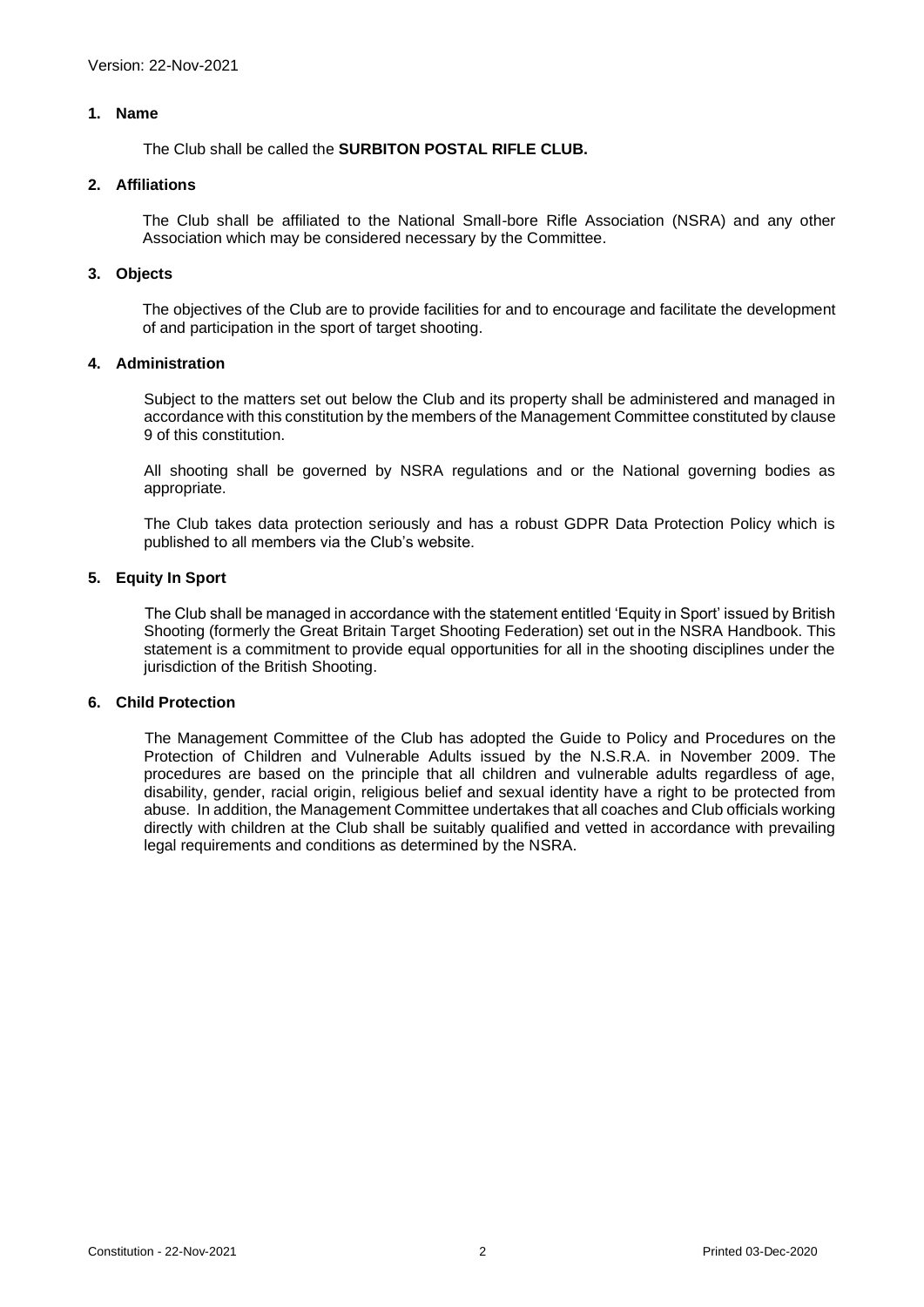# <span id="page-3-0"></span>**7. Membership**

- 7.1 Application for Membership of the Club shall be made to the Secretary. Membership shall be open to individuals who are interested in furthering the objectives of the Club and who have paid the annual subscription as fixed from time to time by Members present at the annual general meeting or any extraordinary meeting called specifically for that purpose.
- 7.2 The Management Committee may terminate the membership of any member whose conduct on the Range or upon any premises occupied by the Club, or elsewhere, is illegal, unsafe, unseemly, objectionable, dishonest, discreditable, likely to bring the Club into disrepute, or who fails to comply with any Rule or Regulation made by the Club or by the Management Committee. Such Member shall have the right to be heard by the Management Committee before the final decision is made and may be accompanied by a friend or representative at the hearing. If the decision to terminate membership is upheld, such member shall have no claim on the Club for any subscription or entrance fee paid.
- 7.3 The Management Committee may create any class of member deemed necessary and may determine what benefits or rights such members may have and may lay down procedures for the introduction of prospective new members to the Club. The exercise of any such powers by the Management Committee shall be subject to ratification by the next annual general meeting of the Club by means of appropriate amendment(s) to the byelaws of the Club.

# <span id="page-3-1"></span>**8.0 Honorary Officers**

At each annual general meeting of the Club the members shall elect from amongst themselves a Chairman, a Secretary and a Treasurer who shall hold office from the conclusion of the meeting.

#### <span id="page-3-2"></span>**9.0 Management Committee**

- 9.1 The Management Committee shall consist of not less than five members and not more than fifteen members being:
	- a) the honorary officers specified in the preceding clause and the Club Captain plus
	- b) at least one and not more than eleven members elected at the annual general meeting who shall hold office from the conclusion of the meeting
- 9.2 All members of the Management Committee must be current members of the Club in their own right. Probationary members may not be members of the Management Committee.
- 9.3 All the members of the Management Committee shall retire from office together at the end of the annual general meeting after the date on which they came into office but may be re-elected or re-appointed.
- 9.4 No person shall be appointed as a member of the Management Committee who is aged under 18 or who would if appointed be disqualified under the provisions of clause 11.

# <span id="page-3-3"></span>**10. Powers of the Management Committee**

In furtherance of the objects of the Club but not otherwise the Management Committee may exercise the following powers:

- 10.1 to raise funds and to invite and to receive contributions provided that in raising funds the Management Committee shall not undertake any substantial trading activities and shall conform to any relevant requirements of the law;
- 10.2 to buy, take on lease or exchange any property necessary for the achievement of the objects of the Club and to maintain and equip it for use;
- 10.3 subject to any consents required by law to sell, lease or dispose of all or any part of the property of the Club.
- 10.4 subject to any consents required by law to borrow money and to charge all or any part of the property of the Club with repayment of the money so borrowed;
- 10.5 to co-operate with other clubs, voluntary bodies and statutory authorities engaged in furtherance of the objects of the Club and to exchange information and advice with them;
- 10.6 to support any charitable trusts, associations or institutions formed for all or any of the objects of the Club;
- 10.7 to legislate upon any point not provided for in this Constitution and the Club Byelaws.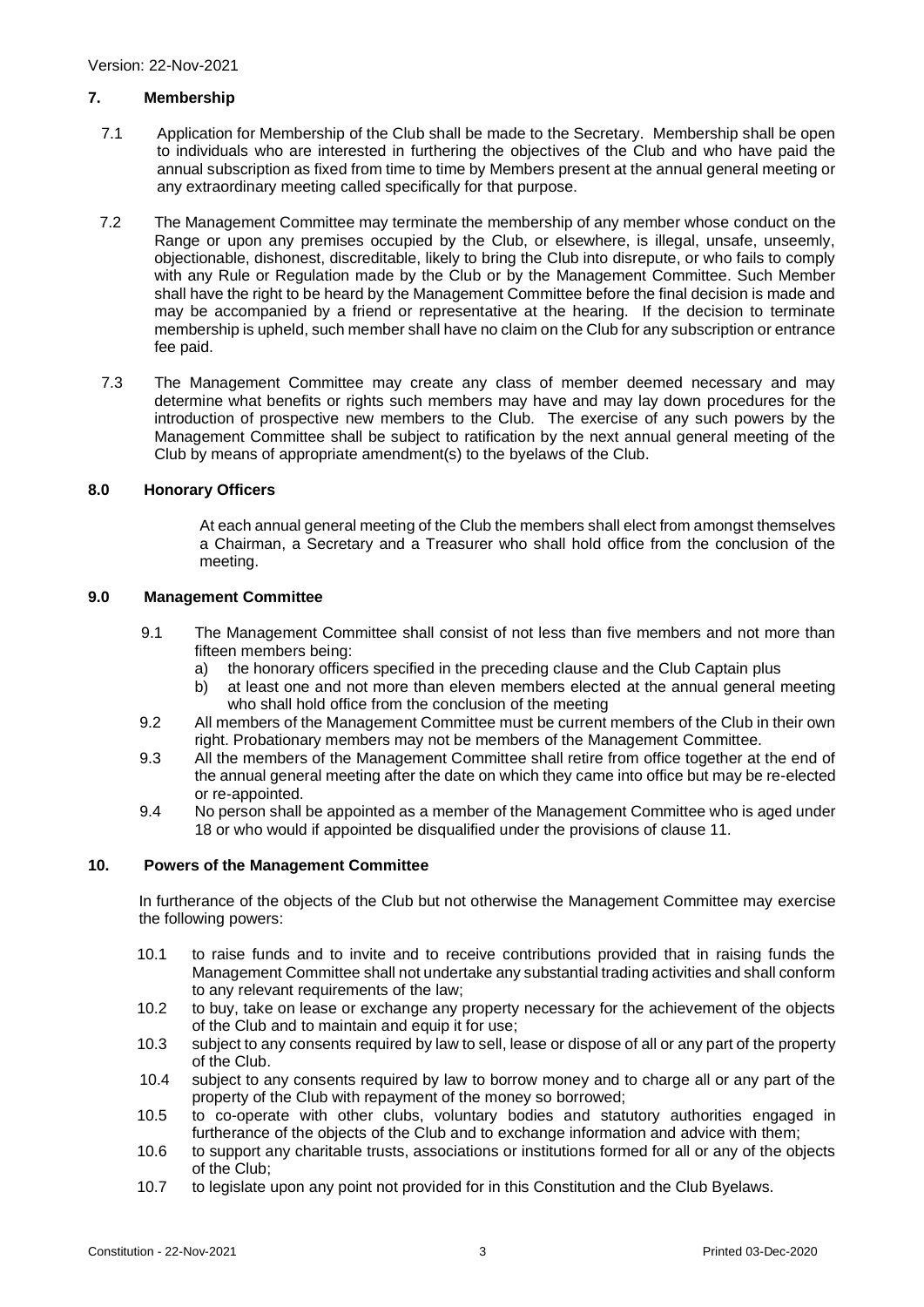# <span id="page-4-0"></span>**11. Property/Trustees**

- 11.1 Subject to the provisions of sub-clause 10.2, the Management Committee shall cause title to:
	- a) all land held by or in trust for the Club; and
	- b) all investments held by or on behalf of the Club; and
	- c) all assets of the Club other than land and investments (including trophies and club equipment) to be vested in four individuals appointed by them as holding trustees, namely the Chairman, Secretary, Treasurer and Club Captain. The holding trustees shall respectively hold office until death or resignation, unless removed from office by a resolution of the Management Committee. Where-by reason of such death, resignation or removal it is necessary that a new holding trustee or trustees be appointed, the Management Committee shall nominate the person or persons to be appointed as the new holding trustee or trustees. Provided that they act only in accordance with the lawful directions of the Management Committee, the holding trustees shall not be liable for acts and defaults of its members. They shall deal with the property of the Club as directed by resolution of the Management Committee (of which an entry in the Minutes shall be conclusive evidence) and they shall be indemnified against risk and expense of the Club property.
- 11.2 If a corporation entitled to act as a custodian trustee has not been appointed to hold the property of the Club, the Management Committee may permit any investment held by or in trust for the Club to be held in the name of a clearing bank, trust corporation or any stockbroking company which is a member of the International Stock Exchange (or any subsidiary of any such stockbroking company) as nominee for the Management Committee, and may pay such nominee reasonable and proper remuneration for acting as such.

# <span id="page-4-1"></span>**12. Determination of Membership of the Management Committee**

A member of the Management Committee shall cease to hold office if the member:

- 12.1 Ceases being a Full current member of the Club; or
- 12.2 Becomes incapable by reason of mental disorder, illness or injury of managing and administering their own affairs; or
- 12.3 Is absent without permission of the Management Committee from all their meetings held within a period of six months and the Management Committee resolve that their office be vacated; or
- 12.4 Gives to the Management Committee notice that they wish to resign with effect from a date at least one month after the date of the notice (unless there are exceptional reasons for shorter notice), but only if at least five members of the Management Committee remain in office when the notice of resignation is to take effect.
- 12.5 Is suspended from the Club for any reason in accordance with the disciplinary procedure as set out in the byelaws. The member will be ineligible to stand for election to the Committee for the remainder of the year in which the suspension was imposed and also for the following year.
- 12.6 Acts against Committee decisions such that 2/3rds of the Committee feel that the member is no longer fulfilling their duty in a responsible manner. This decision shall be based upon a vote and documented within the minutes of the meeting.

# <span id="page-4-2"></span>**13. Management Committee Members not to be Personally Interested**

- 13.1 Subject to the provision of sub-clause 10.2 no member of the Management Committee shall acquire any interest in property belonging to the Club (otherwise than as a trustee for the Club) or receive remuneration or be interested (otherwise than as a member of the Management Committee) in any contract entered into by the Management Committee.
- 13.2 Any member of the Management Committee for the time being who is a solicitor, accountant or other person engaged in a profession may charge and be paid all the usual professional charges for business done by them or their firm when instructed by the other members of the Management Committee to act in a professional capacity on behalf of the Club, provided that at no time shall a majority of the members of the Management Committee benefit under this provision and that a member of the Management Committee shall withdraw from any meeting at which their own instruction or remuneration, or that of their firm, is under discussion.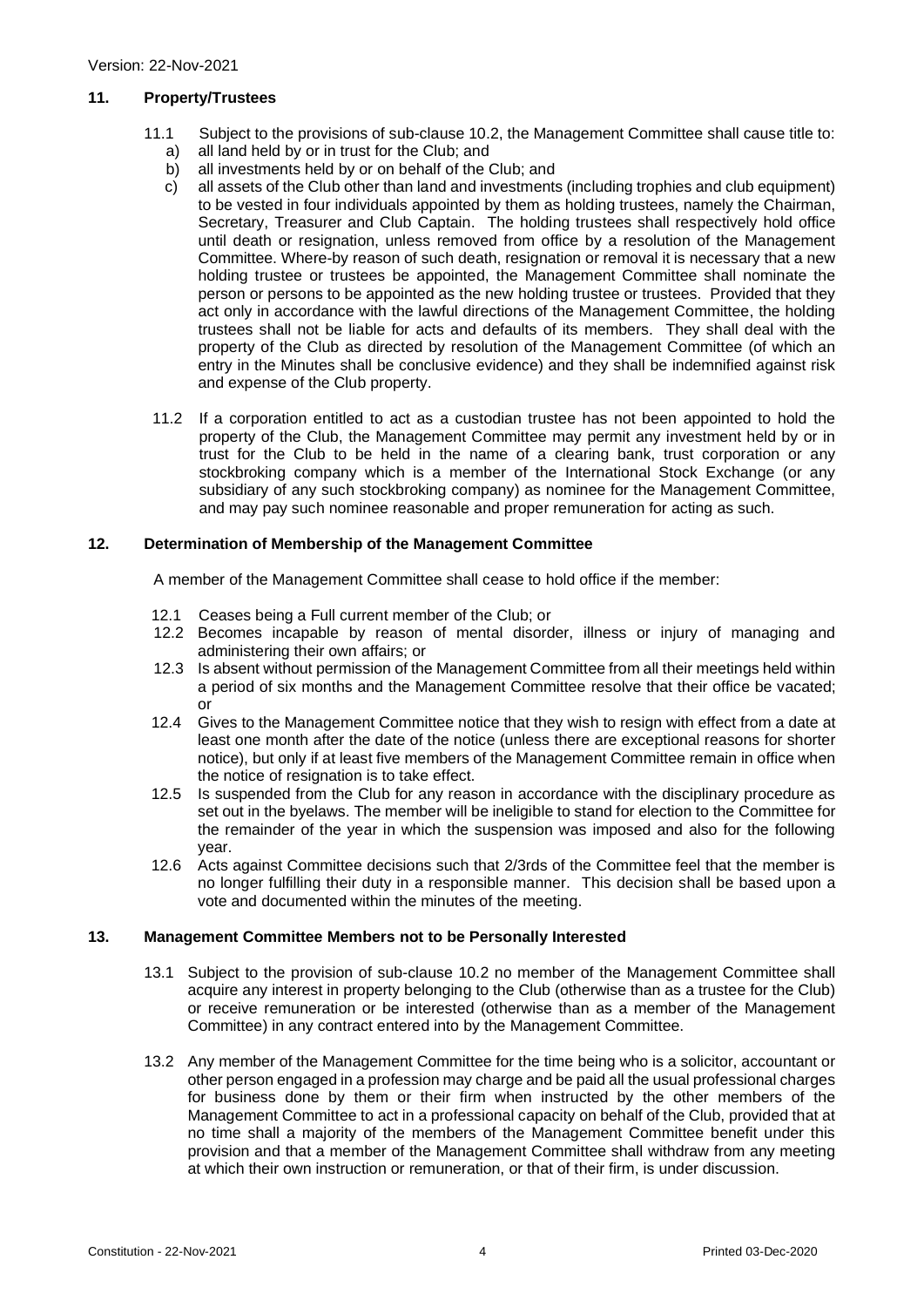# <span id="page-5-0"></span>**14. Meetings and Proceedings of the Management Committee**

- 14.1 The Management Committee shall hold at least two ordinary meetings each year. A special meeting may be called at any time by the chairman or by any three members of the Management Committee upon not less than seven days' notice being given to the other members of the Management Committee of the matters to be discussed.
- 14.2 The Chairman shall act as Chairman at meetings of the Management Committee. If the Chairman is absent from any meeting, the Chairman may nominate one of the current members of the Management Committee to chair that meeting. If the Chairman does not so nominate an individual, the members of the Management Committee present shall choose one of their number to be chairman of the meeting before any other business is transacted.
- 14.3 There shall be a quorum when at least one-third of the members of the Management Committee for the time being or three members of the Management Committee, whichever is the greater, are present at the meeting.
- 14.4 The Management Committee shall keep minutes of the proceedings at meetings of the Management Committee and any sub-committee.
- 14.5 The Management Committee may from time to time make or alter the byelaws of the Club. Any such addition or alteration to the byelaws must be laid before a general meeting of the Club for ratification. No byelaw, rule, standing order or other regulation may be made which is inconsistent with this constitution.
- 14.6 The Management Committee may appoint one or more advisory or sub-committees of three or more members of the Management Committee for the purpose of making any enquiry or supervising or performing any function or duty which in the opinion of the Management Committee would be more conveniently undertaken or carried out by a sub-committee provided that all acts and proceedings of any sub-committee shall be fully and promptly reported to the Management Committee.
- 14.7 Where a decision requires Committee approval and must be made prior to the next scheduled Committee meeting then a web-based poll may be used within the Surbiton Postal Rifle Club forum provided that:
	- 14.7.1 The poll is structured to allow a binary yes/no decision.
	- 14.7.2 All members of the Management Committee are given at least 7 days within which to record their vote.

Once the poll has closed, or a conclusive majority reached in favour of one decision or the other, then the decision shall be deemed to have been taken as if in a face-to-face meeting. It is to be formally recorded in the minutes of the next Committee meeting. The requirements for a quorum as defined in clause 14.3 above still need to be met, the only difference being that not everyone needs to vote at the same time.

# <span id="page-5-1"></span>**15. Receipts and Expenditure**

- 15.1 The Secretary or any Officer or Member receiving any money on behalf of the Club shall forthwith hand it to the Treasurer.
- 15.2 The funds of the Club, including all donations, contributions and bequests, shall be paid into an account operated by the Management Committee in the name of the Club at such bank or building society as the Management Committee shall from time to time decide. The Club may operate more than one bank account. All cheques drawn on the Club's bank account must be signed by two members of the Management Committee.
- 15.3 The Management Committee may pay accounts and incur any normal liabilities on behalf of the Club. The Management Committee is hereby indemnified by the Club against any claim or demand in respect of any liability properly and bona fide incurred on behalf of the Club.
- 15.4 All funds belonging to the Club shall be applied only in furthering the objects of the Club.

# <span id="page-5-2"></span>**16. Annual General Meeting**

- 16.1 The annual general meeting shall be held as soon as possible after the end of the Club's financial year.
- 16.2 The Secretary shall give at least 14 days' notice of the annual general meeting in writing or by email to all members of the Club. All members shall be entitled to attend the meeting but certain member classes as specified in the Byelaws shall not be entitled to vote. The Chairman of the Club then in office shall be the chairman of each annual and extraordinary general meeting, but if the Chairman is not present, before any other business is transacted, the persons present shall appoint a chairman for the meeting.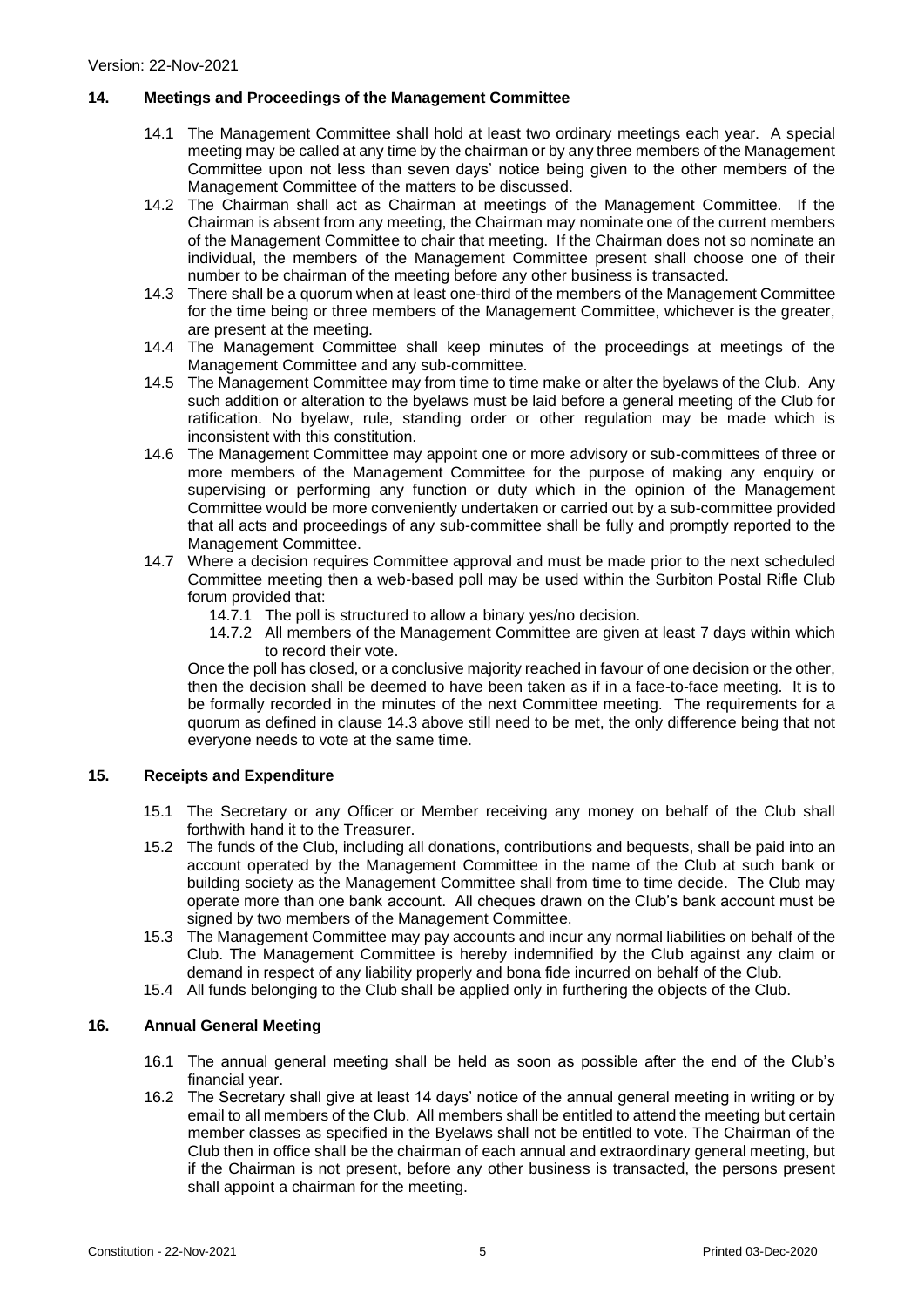- 16.3 The Management Committee shall present to each annual general meeting the report and accounts of the Club for the preceding financial year.
- 16.4 An independent person shall examine the accounts at least once annually with the invoices and vouchers prior to the annual general meeting, and shall append thereto a Declaration to the effect that such are correct and fairly represent the expenditure and receipts of the Club and its Assets and Liabilities. The independent person may at any time inspect any book, document or property of the Club, in the possession of any Officer or Member, and make a report thereon in writing to the Committee.
- 16.5 Nominations for election to the Management Committee must be made by members of the Club in writing and must be in the hands of the Secretary at least 5 days before the annual general meeting. The person nominated must confirm in writing a willingness to stand. Should nominees exceed vacancies, election shall be by ballot.

#### <span id="page-6-0"></span>**17. Extraordinary General Meetings**

The Management Committee may call an extraordinary general meeting of the Club at any time. If at least 25% of the Club membership or 12 members, whichever is the less, request such a meeting in writing stating the business to be considered the Secretary shall call such a meeting. At least 14 days' notice must be given.

#### <span id="page-6-1"></span>**18. Procedure at General Meetings**

- 18.1 The Secretary or other person specially appointed by the Management Committee shall keep a full record of proceedings at every general meeting of the Club.
- 18.2 There shall be a quorum when at least 25% of the number of Full members of the Club for the time being or 12 members of the Club, whichever is less, are present at any general meeting.
- 18.3 If after 30 minutes from the time stated for the commencement of the meeting there are still insufficient members present to form a quorum, the meeting shall be adjourned to another time and place. The adjourned meeting shall take place as soon after as is practicable.
- 18.4 If at the adjourned meeting there are insufficient members present to form a quorum, the meeting will proceed after a delay of 30 minutes unless sufficient members are present before that time to form a quorum.

# <span id="page-6-2"></span>**19. Notices**

Any notice required to be served on any member of the Club shall be in writing and shall be served by the Secretary, or by another member of the Management Committee appointed by that committee, on behalf of the Management Committee on such members either personally or by sending it through the post in a prepaid letter addressed to the member at their last known address and any letter so sent shall be deemed to have been received within 10 days of posting.

# <span id="page-6-3"></span>**20. Voting**

#### 20.1 Resolutions

Every Full and Associate Member (as defined in the Byelaws) shall have one vote on any resolution on which they are entitled to vote at a General Meeting. Every resolution shall be decided by a simple majority of votes by those present and entitled to vote on the question but in the case of a tied vote the Chairman of the meeting shall have a second and casting vote.

Members absent from a General Meeting may record their vote on specific proposals by previously sending their vote in writing to the Secretary, or another member of the Management Committee appointed by that committee, in a sealed envelope to be opened by the tellers at the vote count on that specific proposal.

# 20.2 Election of Officers

As stated in clause 16.5 above, a ballot shall be held in cases where there are more nominees than vacancies. Every Full and Associate Member shall have one vote for the election of each officer. The winner shall be decided in favour of the candidate receiving most votes. In the event of a tie on the first ballot, nominees with less votes will be dropped and the ballot repeated. If there are finally two or more tied candidates then the tie will be broken by drawing lots between them.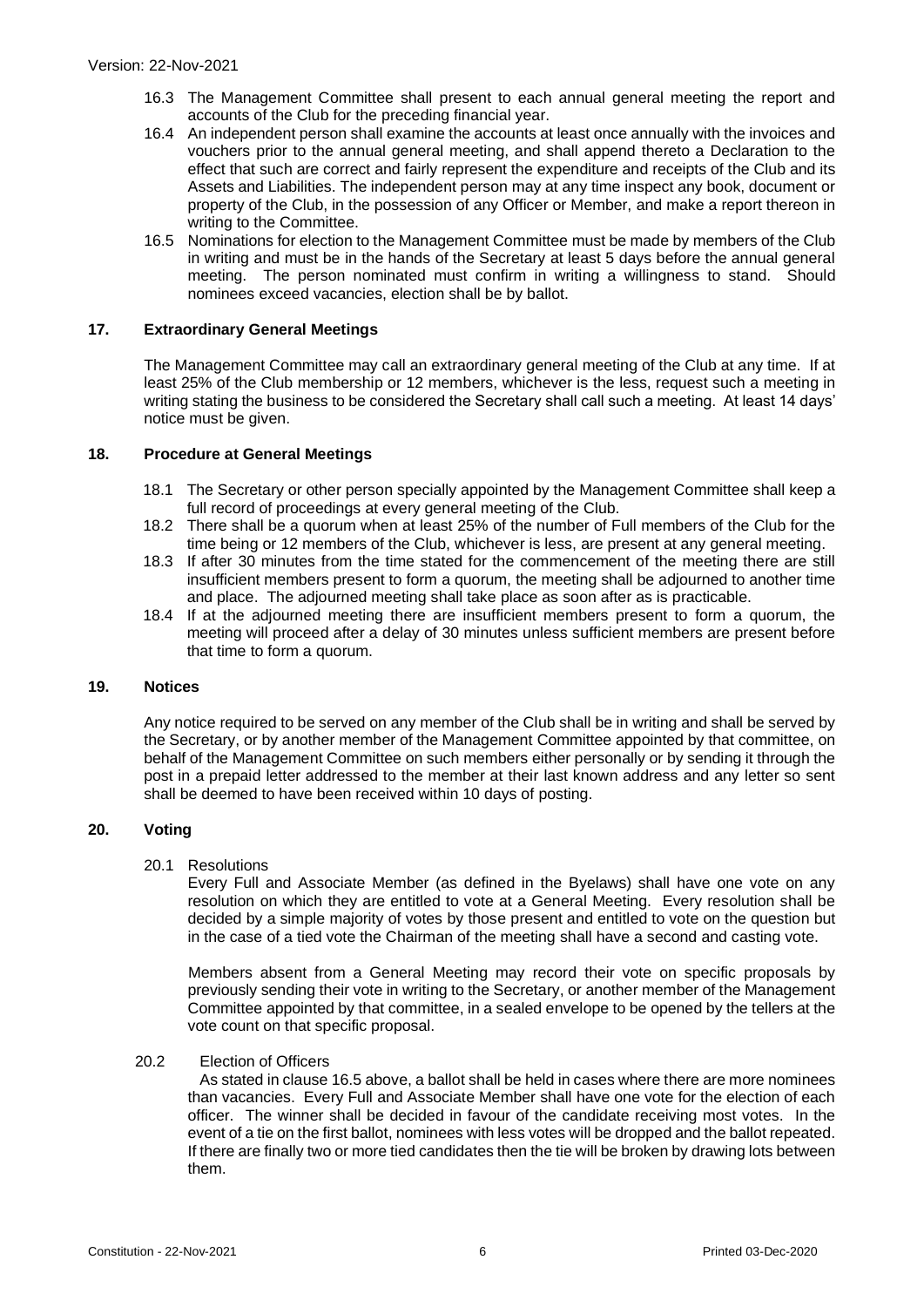# <span id="page-7-0"></span>**21. Alteration to the Constitution**

The constitution may be altered by a resolution supported by not less than two thirds of the members present and voting at a general meeting. The notice of the general meeting must include notice of the resolution, setting out the terms of the alteration proposed**.**

#### <span id="page-7-1"></span>**22. Dissolution**

If the Management Committee decides that it is necessary or advisable to dissolve the Club it shall call a meeting of all members of the Club, of which not less than 21 days' notice (stating the terms of the resolution to be proposed) shall be given. If the proposal is supported by two-thirds of those present and voting the Management Committee shall have power to realise any assets held by or on behalf of the Club. Any assets remaining after the satisfaction of any proper debts and liabilities shall be given or transferred to such other institution or institutions having objects similar to the objects of the Club as the members of the Club may determine.